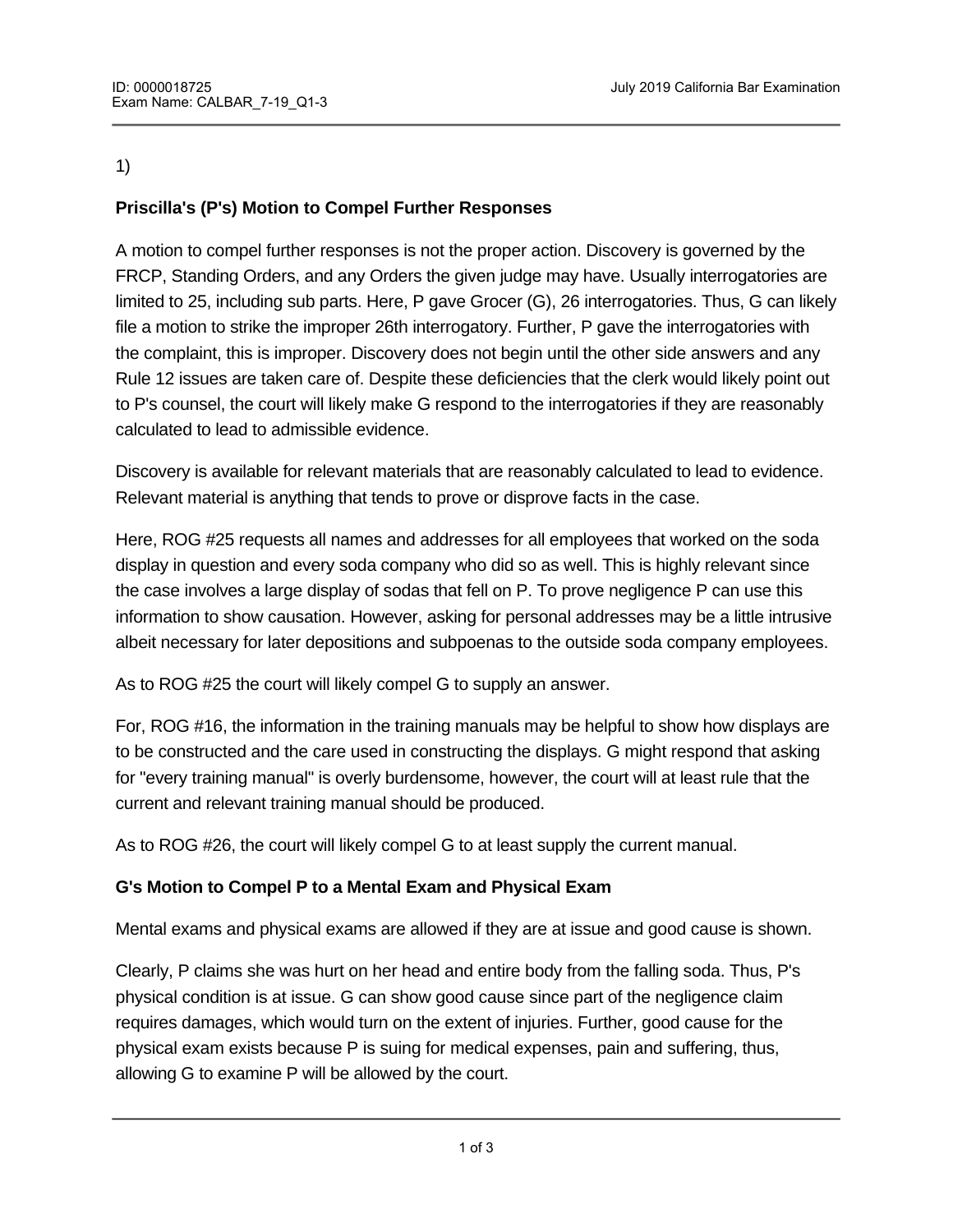However, the facts do not state that P's mental state is at issue.

Thus, the court will grant G's motion to compel the physical exam and deny G's motion to compel the mental exam.

### **G's Motion to Compel all of P's Tax Returns Since 1995**

Tax returns are arguably relevant to show P's lost wages. However, G does not need 24 years worth of them. That is beyond the scope of this simple negligence slip and fall case.

The court will deny G's request for 24 years worth of tax returns but may grant the motion in part for the past 2-3 years.

#### **G's Improper Response to Interrogatory About Experts**

The listing of experts is part of the mandatory disclosures in discovery. A party must list experts it plans to use in a case. Here, since Xavier had unfavorable findings G will likely not use Xavier in the case. Thus, G should have stated that is does not plan to use an expert or there are no experts or opinions instead of stating "Objection. Privileged."

G's response to P's ROG about experts was improper.

Going forward, P's attorney should not limit ROGs to employees for the exact reason shown in this scenario. If ROG #25 stated "employees, independent contractors, affiliates" instead of simply "employees" then G would be under the obligation to disclose Xavier. This would then allow for P to depose Xavier to uncover relevant information to the case.

# **G's Assertion of Privilege Regarding Xavier**

The work product privilege covers materials produced in anticipation of litigation. An expert report that is unfavorable, that was prepared in anticipation of litigation, is privileged. The facts clearly state that G hired Xavier before the litigation, thus the findings would not be covered by the work product privilege because they were not crafted in anticipation of litigation. However, if G has a reason to know they were to be sued by P, and that was the reason for hiring Xavier, the findings would be covered by the work product privilege.

Thus, G's assertion of privilege based on work product privilege should only be sustained if the findings were produced in anticipation of litigation.

Attorney-client privilege exists for the communications of a client and attorney in the context of legal services. Here, G hired Xavier to investigate grocery displays as an independent contractor. There was no attorney and thus no attorney-client privilege applicable.

If, G claims privilege based on an attorney-client privilege, the court should overrule the